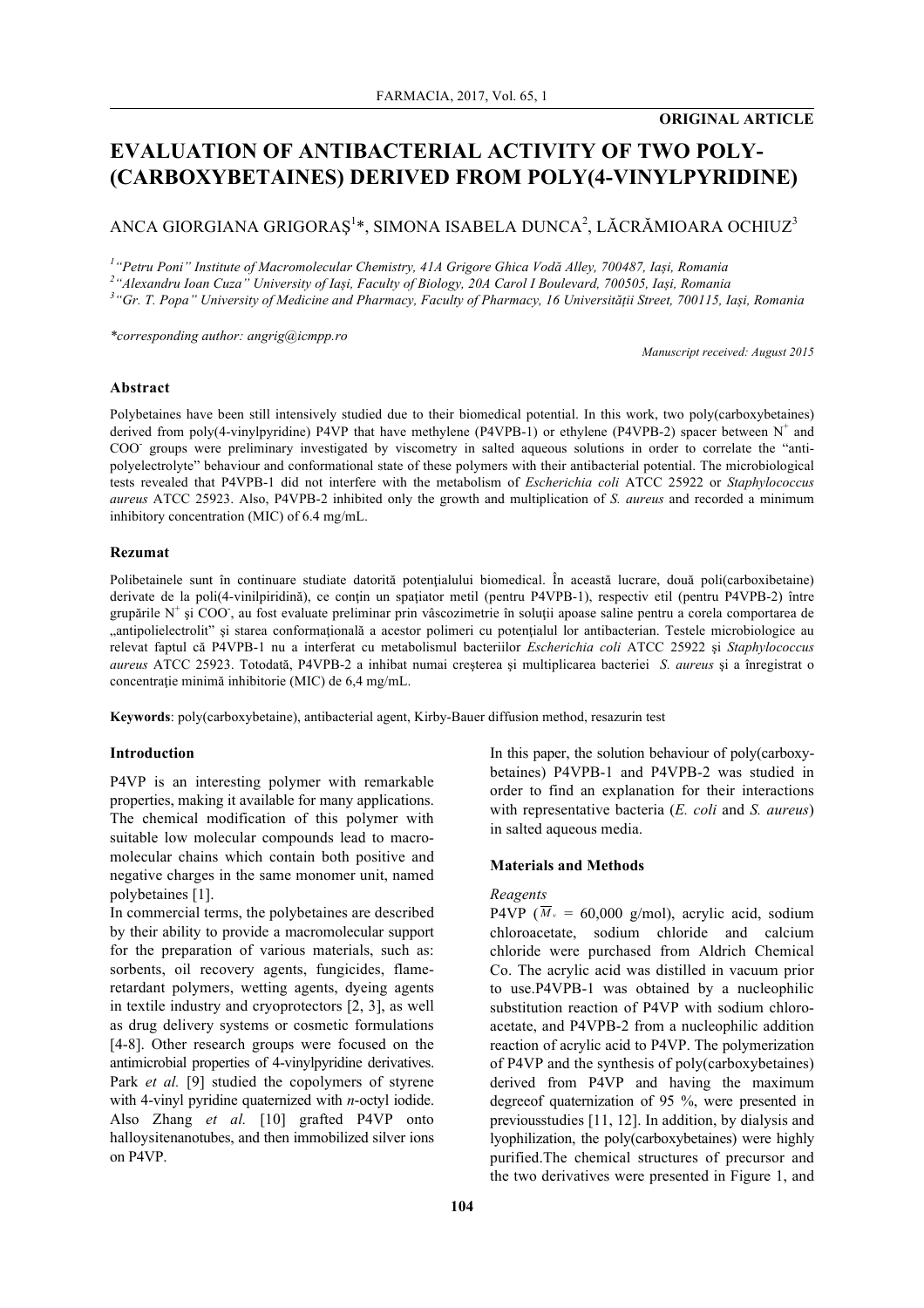were confirmed by means of  ${}^{1}$ H-NMR spectroscopy. The spectral difference between the two derivatives of P4VP is that the units of 4VPB-1 generates a singlet signal at 5.2 ppm for  $N^+$ -CH<sub>2</sub>-COO<sup>-</sup> protons, while the groups  $N^+$ -(CH<sub>2</sub>)<sub>2</sub>-COO<sup>-</sup> showed signals at 4.8 and 2.9 ppm [13].



Structural units of poly(4-vinylpyridine) (a), P4VPB-1(b) and P4VPB-2(c)

The solubility tests, based on the addition of 5 mL of solvent to a defined polymer quantity so that to obtain a diluted solution, stirring and forming of an homogeneous/inhomogeneous solution, showed that P4VPB-1 was insoluble in water, but soluble in salted water (with low molecular salt addition, e.g. NaCl). In contrast, P4VPB-2 was soluble in water with and without salt. Therefore, all microbiological tests were performed on 0.5 M NaCl aqueous solutions.

The salted aqueous solutions of poly(carboxybetaines) were prepared with purified water from a Millipore (Billerica, MA, USA) Simplicity UV apparatus, at room temperature, and then stirred about 24 h for homogenization. In all cases, the solvent and the polymer solutions were filtered by 0.02 µm, and 0.2 µm Whatman filters, respectively. For antimicrobial susceptibility tests of the poly- (carboxybetaines), quality control organisms from the American Type Culture Collection were used. The strains were *E. coli* (ATCC 25922) and *S. aureus* (ATCC 25923). The growth medium for bacteria (Mueller-Hinton agar) was prepared in the laboratory according to the Clinical and Laboratory Standards Institute (CLSI) guidelines [14].

The viability cell test with resazurin (BDH Ltd., U.K.) for *S. aureus* (ATCC 25923) strain allowed the determination of minimum inhibitory concentration (MIC) of P4VPB-2.

### *Viscometry*

The viscometric measurements were performed using an Ubbelohde viscometer at  $25.0 \pm 0.05^{\circ}$ C (flow time of 168 s for distilled water). All viscometric measurements were achieved in triplicate and the average values were plotted. The type of viscometric behaviour for poly(carboxybetaines) in the presence

of various concentrations of NaCl was established from reduced viscosity (*ηred*) plots.

*Kirby-Bauer cylinder-plate diffusion method*

Based on Kirby-Bauer diffusion method, the results of antimicrobial susceptibility of poly(carboxybetaines) P4VPB-1 and P4VPB-2 were reported as diameters of inhibition zones (mm). The results of cylinder-plate method depend on the diffusion of antimicrobial agent from vertical steel cylinders placed on the surface of inoculated agar medium. For this test, the bacterial inoculum was obtained from 18 h cultures and pre-incubated at 37°C. Three millilitres of suspension with about  $10^5$  CFU/mL were spread onto Petri plates containing Mueller-Hinton agar medium. After 10 min, the excess was removed by aspiration with a pipette, and then plates were left for 30 min to allow the microorganism to adhere to the medium. Next, two sterile steel cylinders (internal diameter of 0.5 cm and height of 1 cm) were placed on each Petri plate. Then 0.2 mL of the test solution was pipetted into each cylinder. For each poly(carboxybetaine), the test solutions included about 50 mg/mL and 25 mg/mL, respectively. For antibacterial test, the polymers were dissolved in aqueous solutions of 0.5 M NaCl (a component of nutritive culture medium). To evaluate the bacterial growth, the plates were incubated for 24 h at 37°C, and next day, the diameter of the inhibition area around each cylinder was measured. Since the size of the inhibition zone depends on the concentration and the diffusion rate of the antimicrobial agent, the degree of sensibility and the growth rate of the microorganism, our results were compared to the control sample (solvent).

### *Resazurin test*

The viability of bacteria after antimicrobial agent action was evaluated with resazurin (a redox indicator known as the main component of Alamar Blue). This simple, fast, sensitive and accurate test reveals the metabolic reducing potency of blue resazurin to pink resofurin by viable cells. Initially, for this purpose, 80 µL of culture medium (Muller-Hinton Broth, MHB) and 10 µL of 24 h bacterial culture with about  $10^5$  CFU/mL, were placed in each well of a microplate. Then, 100 µL of tested polymer solution (P4VPB-2 in 0.5 M NaCl aqueous solution) with a concentration of 12 mg/mL, 6.4 mg/mL or 3.1 mg/mL were added. For control solution, the microplate wells contained only MHB and solvent (0.5 M NaCl aq. sol.). After 20 h incubation of microplate at 37ºC, that contained the test and control solutions in triplicate, 10 µL of resazurin (0.01% w/v solution prepared in sterile distilled water) were added to each well. After another 1 hour incubation in the presence of resazurin, the qualitative results were interpreted as positive for bacterial growth in the case of pink solutions (due to resofurin), but negative for bacterial growth in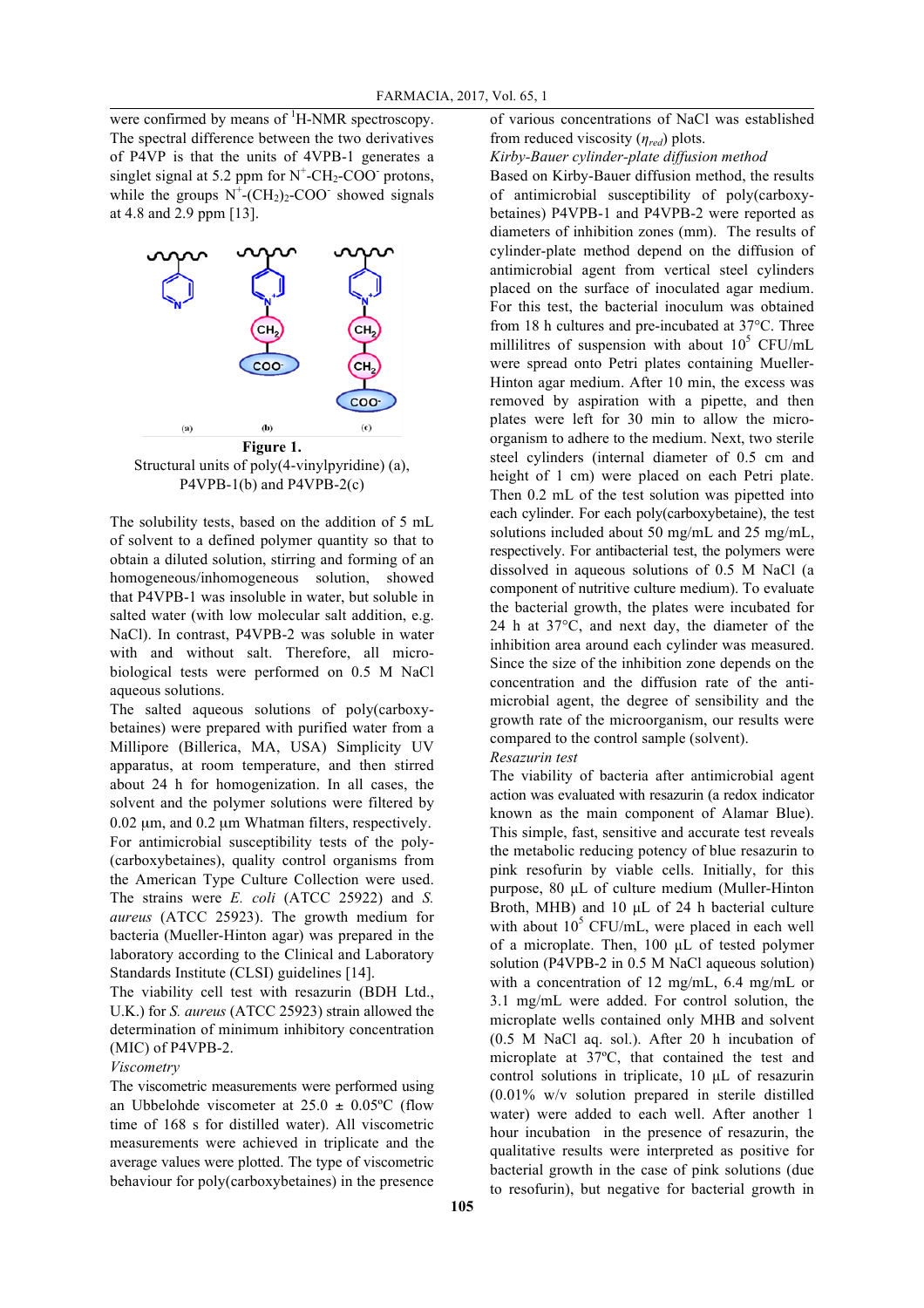the case of blue solutions (due to the unmetabolized resazurin).

#### **Results and Discussion**

#### *Viscometric properties*

The poly(carboxybetaine) with a methylene group between the quaternary ammonium  $(N^+)$  and carboxylate (COO<sup>-</sup>) groups was insoluble in water, but soluble in salty water. In contrast, the poly- (carboxybetaine) with two methylene groups between  $N^+$  and COO<sup>-</sup> was soluble in water with and without salts. The dissolution in the presence of salts can be explained as follows: the zwitterionic polymers, andthus the poly(carboxybetaines), do not have counterions that neutralize the charge on the macromolecular chain as in the case of polyelectrolytes. The neutralization is possible between the positively charged quaternary ammonium group and carboxylategroup in the following ways: inter-chain associations, intra-chain associations between different structural units or within the same structural units. The last one determines the so-called internal salt structures ("inner salt").

In case of P4VPB-1, the neutralization occurs mainly by inter-chain associations that determine the formation of ionic three-dimensional network that finally leads to insolubility. The added salts penetrate the network and their ions neutralize the charge of zwitterionic group, causing the destruction of the three-dimensional network and inducing the polymer solubility. Also, in the case of P4VPB-2, the neutralization between  $N^+$  and COO is achieved predominantly within the same structural units, that makes poly(carboxybetaine) P4VPB-2 water soluble (Figure 2).



Protonation of poly(carboxybetaine) P4VPB-2

The viscometric measurements for P4VPB-1 and P4VPB-2 solutions focused on the variation of reduced viscosity( $\eta_{red}$ ) with the salt concentration  $(c_s)$  at a constant polymer concentration (1 g/dL) (Figure 3). It was observed that the values of reduced viscosity of poly(carboxybetaine) solutions in NaCl increase with the salt concentrations  $(c<sub>s</sub>)$ and with the distance between the two charges  $N^+$ and COO, respectively. In the literature, this behaviour is known as "anti-polyelectrolyte" effect [15].



Reduced viscosity of poly(carboxybetaines) at 25°C and various NaCl concentrations ( $c_{\text{polymer}} = 1$  g/dL)

The previous studies have shown that the reduced viscosity did not vary with the concentration of polymer solution which indicated that the poly- (carboxybetaines) chains had rigid spheres conformations [16].

#### *Antibacterial susceptibility*

The polymers containing pyridinium ring or its derivatives are known as useful biomaterials due to their potential antibacterial activity [17, 18]. Regarding the interaction mechanism between the charged polymers (namely, polybetaines) and bacteria, it was demonstrated that after penetration of the bacterial wall, the rings of pyridinium or imidazolium could have formed polycomplexs with bacterial DNA [19, 20].

The antimicrobial potential of poly(carboxybetaines) was tested in aqueous salted solution (0.5M NaCl) because this medium is favourable for the extended conformation of macromolecular chains, and decreases the bacterial cell surface hydrophobicity. The growth medium, bacteria age and bacterial cell structure are the main factors that influenced the hydrophobicity of bacterial species [21]. Generally, based on different chemical composition of bacterial structural components, *S. aureus* is considered as a hydrophobic microorganism, but *E. coli* as a hydrophilic one. The presence of the salts (e.g. sodium chloride) will increase the exopolysaccharide production of bacteria, resulting in a faster decrease in the cell surface hydrophobicity if the exopolysaccharides were predominantly neutral or hydrophilic [22].

In the case of P4VPB-1 and P4VPB-2, the interactions between positive charges of pyridinium ring and negatively charged membranes of bacteria were predominantly electrostatic. In addition, in a little extent the hydrophobic interactions could appear between the hydrophobic regions of antimicrobial agents and the zwitterionicphospholipids (electrically neutral) from bacterial membrane surfaces.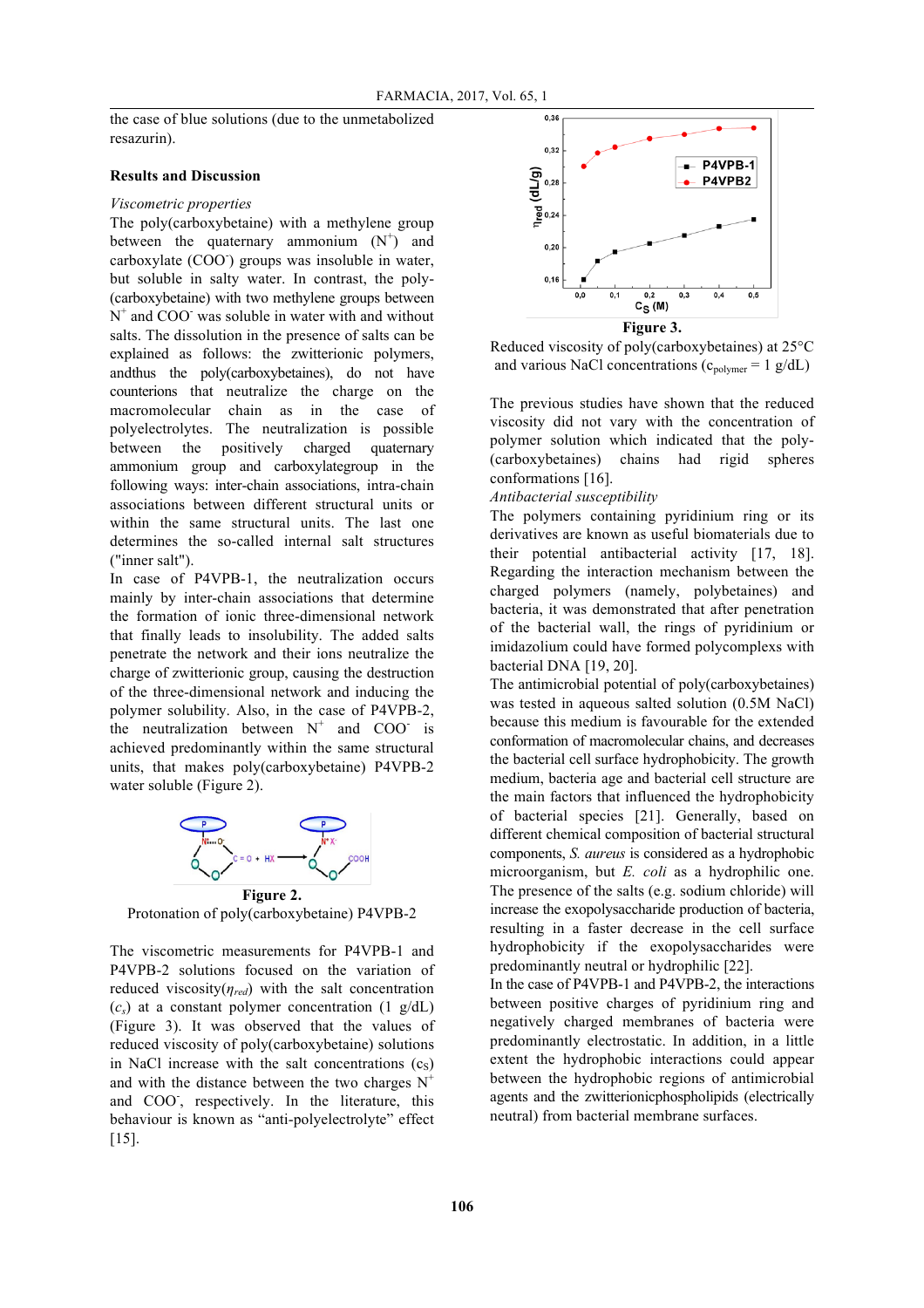

**Figure 4.**

Diameters of inhibition zones of poly(carboxybetaines) against *Staphylococcus aureus* compared with control: (a) 0 mm for P4VPB-1 (c<sub>1</sub> = 50.6 mg/mL; c<sub>2</sub> = 25.2 mg/mL); (b) 27 mm and 15 mm for P4VPB-2 (c<sub>1</sub> = 51.7 mg/mL;  $c_2$  = 26.2 mg/mL); (c) 0 mm for solvent (as control)

Generally, the polymers of pyridinium derivatives were highly effective agents against Gram-positive bacteria. In our study, P4VPB-1 did not inhibit the growth and the multiplication of *E. coli* or *S. aureus* most probably due to the shorter spacer between  $N^+$ and COO<sup>-</sup> groups (Figure 4 and Table I).

On the other hand, the ethylene spacer from P4VPB-2 improved flexibility of macromolecular chains, and favoured the interactions with the bacterial cell components. All these ensured the appearance of the inhibition zones of 15 - 27 mm against *S. aureus* if the concentration of the antimicrobial agent was about 25 - 50 mg/mL.

**Table I**

| Diameters of inhibition zones for P4VPB-1, P4VPB-2 and solvent (0.5 M NaCl) |                               |                                  |                         |  |
|-----------------------------------------------------------------------------|-------------------------------|----------------------------------|-------------------------|--|
| <b>Sample</b>                                                               | <b>Solution concentration</b> | Diameter of inhibition zone (mm) |                         |  |
|                                                                             | (mg/mL)                       | $E.$ coli $(G -)$                | <i>S. aureus</i> $(G+)$ |  |
| P4VPB-1                                                                     | 50.6                          |                                  |                         |  |
|                                                                             | 25.2                          |                                  |                         |  |
| P4VPB-2                                                                     | 51.7                          |                                  | $26.6 \pm 1.14$         |  |
|                                                                             | 26.2                          |                                  | $15.2 \pm 0.84$         |  |
| Solvent (as control)                                                        | $\overline{\phantom{a}}$      |                                  |                         |  |

Plates were prepared using different concentrations of tested polymers. Zones of inhibition were measured on sets of 5 plates.

### *MIC determination*

Over time, the resazurin test was used to assess the microbiological contamination of the foods and the medical devices, *in vitro* proliferation and the citotoxicity of different cellular types [21, 23-29]. In all these studies, the cell cultures recognize the resazurin from their environment as an external factor that must be metabolized. For this purpose, a series of cytoplasmic or mitochondrial enzymes from the cellular entity play the role of proton donors in the reduction reaction of resazurin to resofurin.

In our study, the resazurin test was used as "gold standard" to find the minimum inhibitory concentration of P4VPB-2. In this way, the results from cylinder plate method for *S. aureus* cell viability in the presence of P4VPB-2 were confirmed. Experimentally, three different concentrations of polymer were tested (12 mg/mL, 6.4 mg/mL and 3.1 mg/mL) and compared with solvent (0.5 M aqueous solution) as control. Also, the assay was realized in triplicate. Consequently, the results of the qualitative assessment of resazurin metabolism inbacterial cells were translated in a colour change of solutions from microwells, and allowed recording the MIC of 6.4 mg/mL for P4VPB-2 against *S. aureus*.

### **Conclusions**

The poly(carboxybetaines) P4VPB-1 and P4VPB-2 were soluble in aqueous solutions with low molecular salt addition (NaCl) and exhibited an "anti-polyelectrolyte effect". The spacer length and hydrophobicity of polymer chains influenced the antimicrobial potential. Thus, the poly(carboxybetaine) P4VPB-1 did not prove antimicrobial action against any of tested microorganisms most probably due to a lower flexibility of pendant groups in bacterial culture medium. In case of P4VPB-2, a more extended conformation of macromolecular chains has ensured the interactions with bacterial wall of tested Gram positive bacteria were efficient against it.

### **Acknowledgement**

Authors thank to Dr. Ștefania Racoviță and Dr. Silvia Vasiliu for poly(carboxybetaines) and viscometric measurements.

### **References**

1. Kudaibergenov S., Jaeger W., Laschewsky A., Polymeric betaines: synthesis, characterization and application. *Adv. Polym. Sci.*, 2006; 201(1): 157-224.